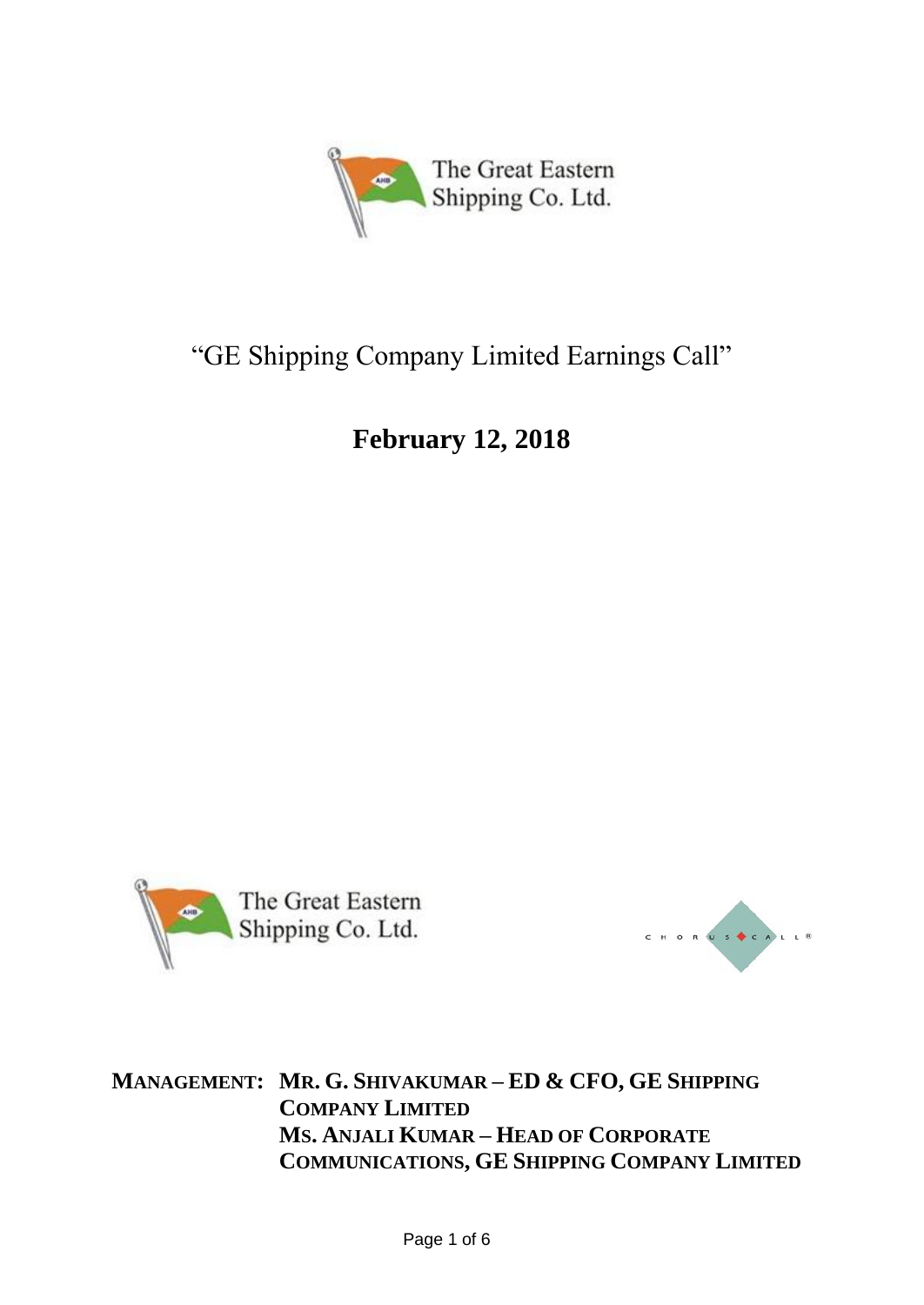

- **Moderator:** Good evening, ladies and gentlemen, thank you for standing by. Welcome to the GE Shipping Earnings Call on Declaration of its financial results for the quarter ended December 31<sup>st</sup> 2017. At this moment, all participants are in the listen-only mode. Later, we will conduct a questionand-answer session. At that time, if you have a question, please press \* and 1. I now hand the conference to Ms. Anjali Kumar – Head of Corporate Communications at the Great Eastern Shipping Company Limited to start the proceedings. Over to you, Ms. Kumar.
- **Anjali Kumar:** Good evening, everybody. Thank you for joining us on our call today. We have with us today our Chief Financial Officer, Mr. G. Shivakumar, he will give us a brief financial snapshot of the Q3 FY18 performance, after which we will do a usual round of Q&A with you. At this moment, please allow me to remind you that our discussion today may contain forward-looking statements and the actual results may differ materially from the results projected by those forward-looking statements. On this note, I hand over the call to you, Mr. Shivakumar.
- **G. Shivakumar:** Thank you. Good afternoon, everyone and thank you for joining us for this call to discuss the results and the outlook for the company. Currently, tankers and especially crude tankers are experiencing the worst winter market since 2012-13, the last trough that we had and the second worst since 2002. Earnings for most crude tankers are below \$10,000 in the spot market or \$10,000 per day. However, that does not seem to have affected asset values yet. We saw in the last quarter that is between October and December, asset prices went up by about 5% for modern crude tankers. Product tankers as well are struggling to earn anything above \$10,000 per day and asset values have held firm there as well in the last quarter.

The dry bulk market after seeing highs in Q4 of calendar year 2017 has come off slightly the BDI is down to about 1100 versus higher 1700 seen a couple of months ago. This could possibly be a seasonal down which traditionally we have seen first quarter of the calendar year. However, the rates still remain around and above \$10,000 per day across the spectrum whether it is a Supramax, Kamsarmax or a Capesize. So between \$10,000 and \$14,000 per day currently is the Baltic Index, average of some TC routes.

With regard to the offshore business, two developments during the quarter and these are just operational developments. The contracts were awarded earlier and we mentioned them on the last conference call as well. The Greatdrill Chetna which was idling since end of 2016 and got a 3-year contract in November 2017 has gone on hire in the second half of January, little later than expected due to procedural issues. The Greatdrill Chaaya finished her 5-year contract in mid January, around the same time and is undergoing her 5-yearly special survey and is expected to go onto her new 3-year contract some time around end of March this year. Apart from that, we have landed a couple of contracts in the offshore business for the vessels. These are between 1 and 3 years, of course the rates are quite low given the state of the market. The market has not yet improved to any significant extent, () despite the oil prices having gone up and we have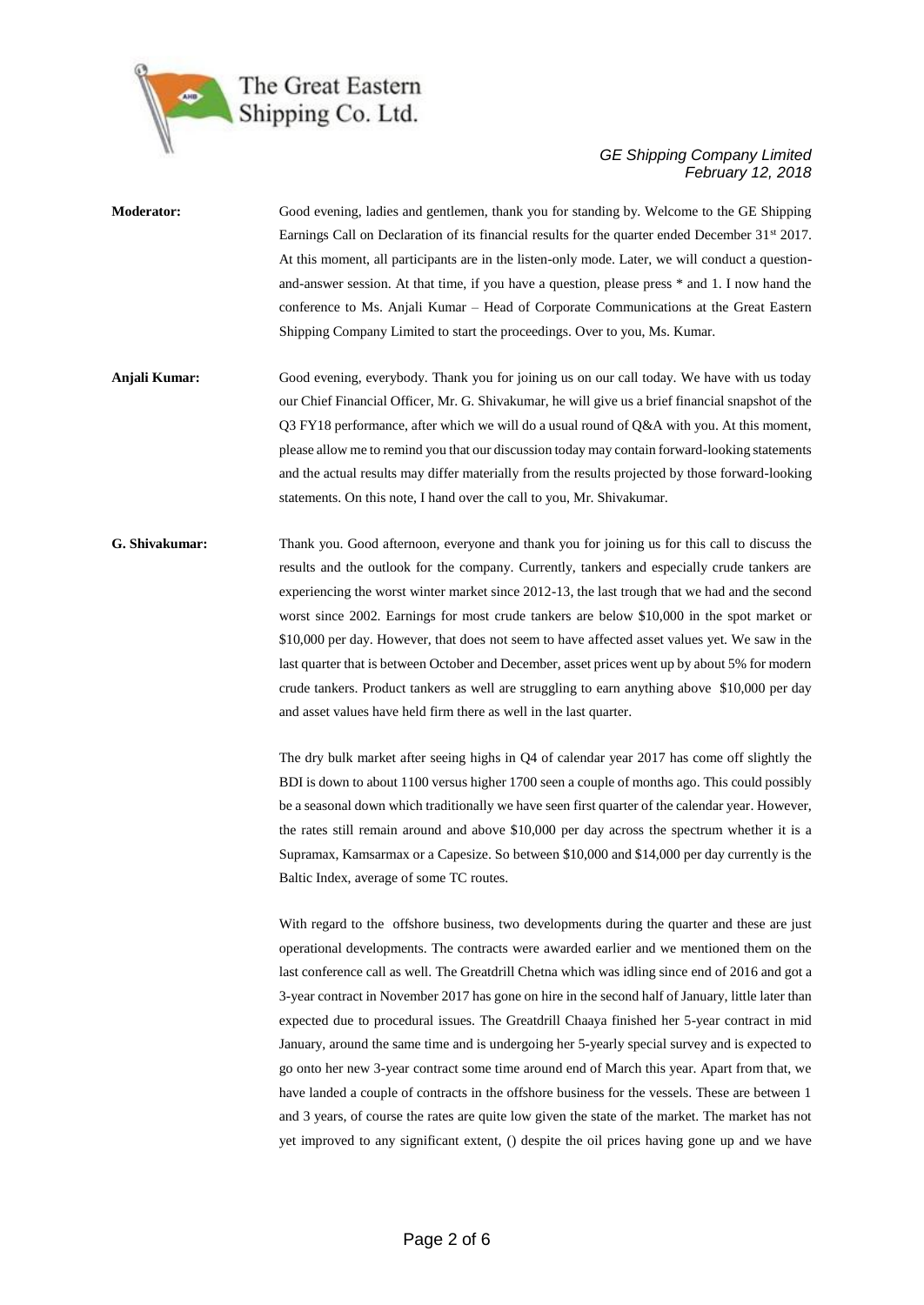

mentioned this in the past as well. There are a lot of leads and lags between what happens to oil price and what happens to the rates.

Utilization continues to be at low levels. Jackup rig utilization according to reports is somewhere in the region of 58%-59% and vessel utilization is apparently below 50%. This does not include vessels which are operating in the spot market. The way they calculate utilization for the vessels is those vessels which are on term charter which is 2 weeks or more.

The tanker order book continues to be fairly low about 13% for crude tankers, 10% for product tankers and for dry bulk, it is little lower than that as well. We expect that fleet growth for 2018 which is still a fairly strong year, we have 7% deliveries in 2018 for crude tankers and maybe 4%-5% in product tankers. We expect that this year will be another strong year for fleet growth for crude tankers at least on a gross basis and about a middling year for product tankers. So netto-net, we expect fleet growth of between 2 and say 5% for product tankers and crude tankers.

One encouraging sign is that we have had quite a lot of scrapping in the first 5 weeks of the current calendar year. We have had more than 2 million deadweight of tankers already scrapped. So our run rate is going at about 20 million deadweight of scrapping. With the market being so weak, there are reports that there are quite a few VLCCs still lined up and looking to be scrapped. Scrap prices are quite high, they had gone up past \$450 2 to 3 weeks ago and at those numbers for a VLCC, you would get \$20 million as scrap price. So it makes it quite an attractive proposition to scrap the ship rather than undergo say a special survey or a dry docking which would cost \$3-\$3.5 million and we expect that people are taking advantage of this and scrapping their ships especially given where earnings are currently.

So the outlook is that we would expect this year at least a significant part of this year to remain weak for crude tankers. Product tankers hopefully should turnaround sometime this year as supply comes down and net fleet growth is maybe 2% or so. Dry bulk also is expected to have net fleet growth of only about 2%-3%, if not lower, and if we have the standard demand growth on the dry bulk side which is between 2% and 4%, we could have a decent recovery in the market for dry bulk as well. So that is where the outlook is.

The current net asset values for Great Eastern on a standalone basis is at about Rs. 364 per share. On a consolidated basis, the NAV is between Rs. 370 and Rs. 435 per share. Just to remind you, we give a range because we get a range of valuations for the offshore asset especially the rigs because the market is fairly illiquid and therefore the brokers give us a range of valuation, fairly wide range of valuations. So that is all from us. We are happy to hear any questions you may have.

One more thing that I need to point out is that in the last year, one of the things that have led to a very weak tanker market is a big drawdown in inventories. The oil demand growth was quite strong in last year in excess of 1.5 million barrels per day. There was a big drawdown on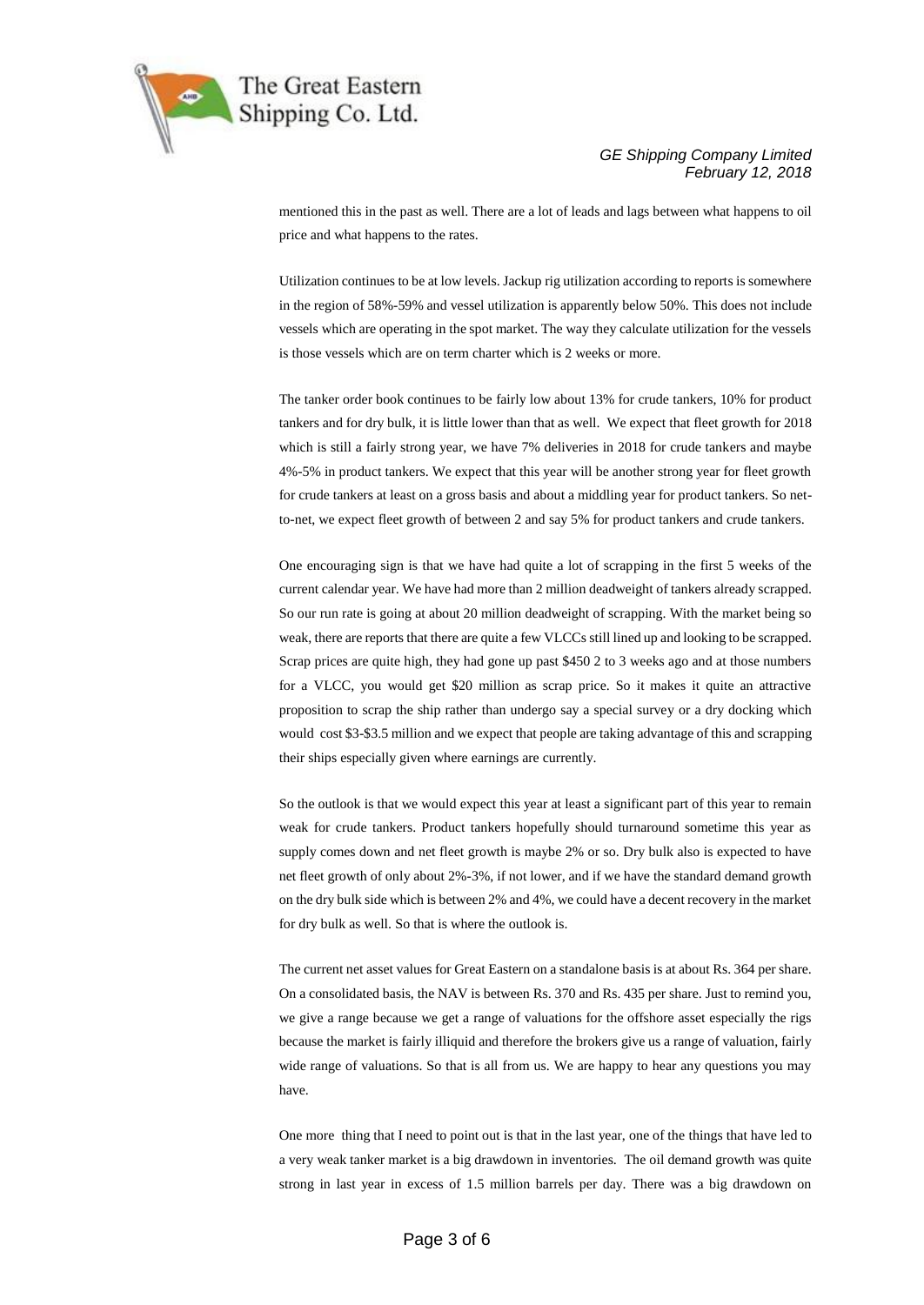

inventories to the extent of about half a million barrels per day with the result that the effective trade growth was much lower than the headline oil demand and coupled with a big supply growth, so we are talking about 5.5% for crude tankers and maybe 4.5% for product tankers that resulted in quite weak earnings for the year for tankers.

So with that, now we can move on to the question and answers part of this session.

**Moderator:** Sure, thank you very much. We will now begin with the question and answer session. We have the first question from the line of Vaibhav Badjatya from HNI Investments. Please go ahead.

- **Vaibhav Badjatya:** I just have slightly longer-term questions on both of our businesses, Shipping and Offshore. So just wanted to understand that in Shipping business, we have the opportunity on two fronts which is basically to buy and sell the ships whenever you think is attractive and secondly to deploy the ships for different time periods. The market is fairly liquid on that front. But in offshore, we do not have these opportunities at least in the similar range as we have in shipping. So do you think that over long term due to these restrictions, our returns in offshore might be significantly lower than the shipping business?
- **G. Shivakumar:** The factor that you pointed out is correct that we do not have trading opportunities in offshore; however, that does not mean that the returns will necessarily be lower. The return profiles will be different. We will not be actively trading that market because the market does not lend itself to active trading. Therefore, it is more likely to be a long-term source of income on the offshore side. So it does not necessarily mean that the returns will be lower. It is just a different profile of the way that we managed the business.
- **Vaibhav Badjatya:** Would it not make it a more good part of our return will not be closer to industry normal return in the offshore business because as a means to add value to our returns from our superior knowledge or superior decision-making process, that seems to be quite substantially hampered in the offshore business just because of the nature of the business.
- **G. Shivakumar:** You are right, that the critical factor for the success in the business is not the timing capability as it is in shipping and that is because it is not a commodity which is traded easily. However, the fact that it is not a commodity also gives some advantages which is that your operating capabilities are much more important in the offshore side of the business, your acceptability by customers and your operating capability, your marketing capability as well. So that gives the extra return. Your access to markets, your marketing capability or operating capability and that is what gives you the extra return there in place of the timing capability which exist in shipping. So we have focused our energies on building up those capabilities. We have access to our market which is a steady and hopefully a growing market which is Indian market and that will hopefully enable us to make better returns than our peers. Also, on the vessel side, we have marketed our vessels successfully internationally. We have worked all over the world including Brazil, Mexico, North Sea, Mediterranean, West Africa, South Africa, Middle East, South East Asia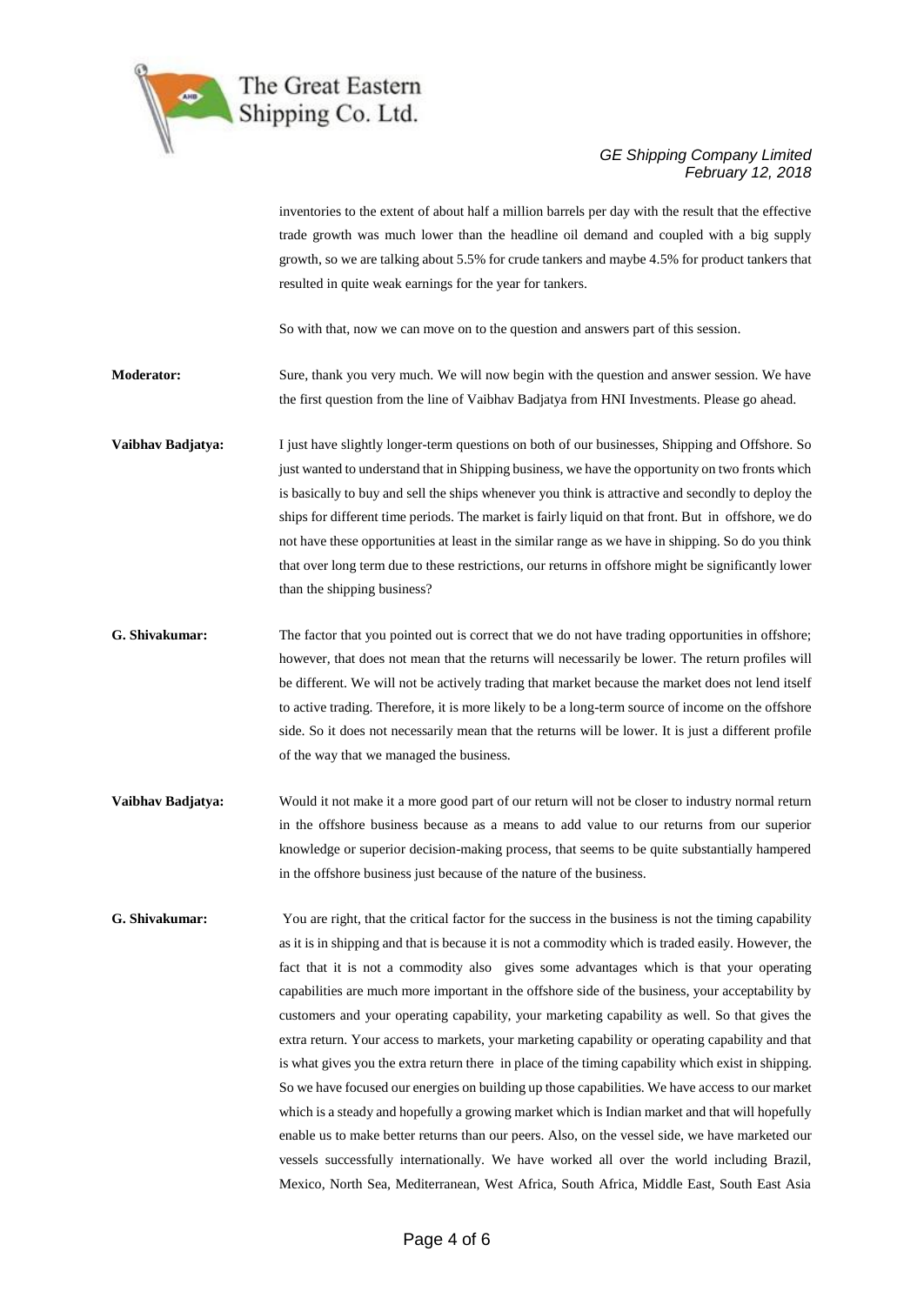

and that marketing capability also gives us the ability to get contracts and the track record and client relationship enables us to get contracts. It does not give us a huge amount of premium, but it gives us when there are two people including us competing for the same contract, a lot of our customers tend to prefer us for the operating capability. So that could add some element of improvement to our returns.

- **Vaibhav Badjatya:** Just to lead to the other question from there so do you think that it is worthwhile to kind of have these two businesses completely separate or at later point of time demerge the two businesses and provide more options to the investors, do you think that it is viable proposition or do you think that there is some way to generate more returns when we have both the things under single company?
- **G. Shivakumar:** So, there are no discussions on any of these options. As of now, it stays as a wholly-owned subsidiary. It helps us to because that is one part of the business which has long-term contracts and it is less volatile because of the long-term contracts versus the shipping business which tends to be volatile on an almost day-to-day basis. So as of now, it remains a wholly-owned subsidiary and there are no thoughts around changing that situation.
- **Moderator:** Thank you. We have the next question from the line of Jinit Mehta from B&K Securities. Please go ahead.
- **Jinit Mehta:** Sir, the sequential improvement in NAV, sir could you highlight from which segment this is on account of?
- **G. Shivakumar:** On the NAV right?
- **Jinit Mehta:** Yes.
- **G. Shivakumar:** Tankers have gone up, so modern tankers have gone up between 5% and 10% across the board, older tankers which is more or less flat, but this is basically modern tankers which in value terms is about two-thirds of our fleet.
- **Jinit Mehta:** Sir, you mentioned that this year probably would be very heavy in terms of tanker deliveries. Now I think on the earlier call you had mentioned that probably in the second half of this calendar year, you would see some revival. So you think that would be postponed now and probably from next calendar year, the expected revival will kick in?
- **G. Shivakumar:** Product tankers should be okay from second half of this year. Crude tankers, there are heavy deliveries, but on the flip side, we have the scrapping which will happen more in crude tankers because they are much more sensitive to age and most of the scrapping that has happened this year when I said more than 2 million dead weight, most of it is big crude tankers. So it could